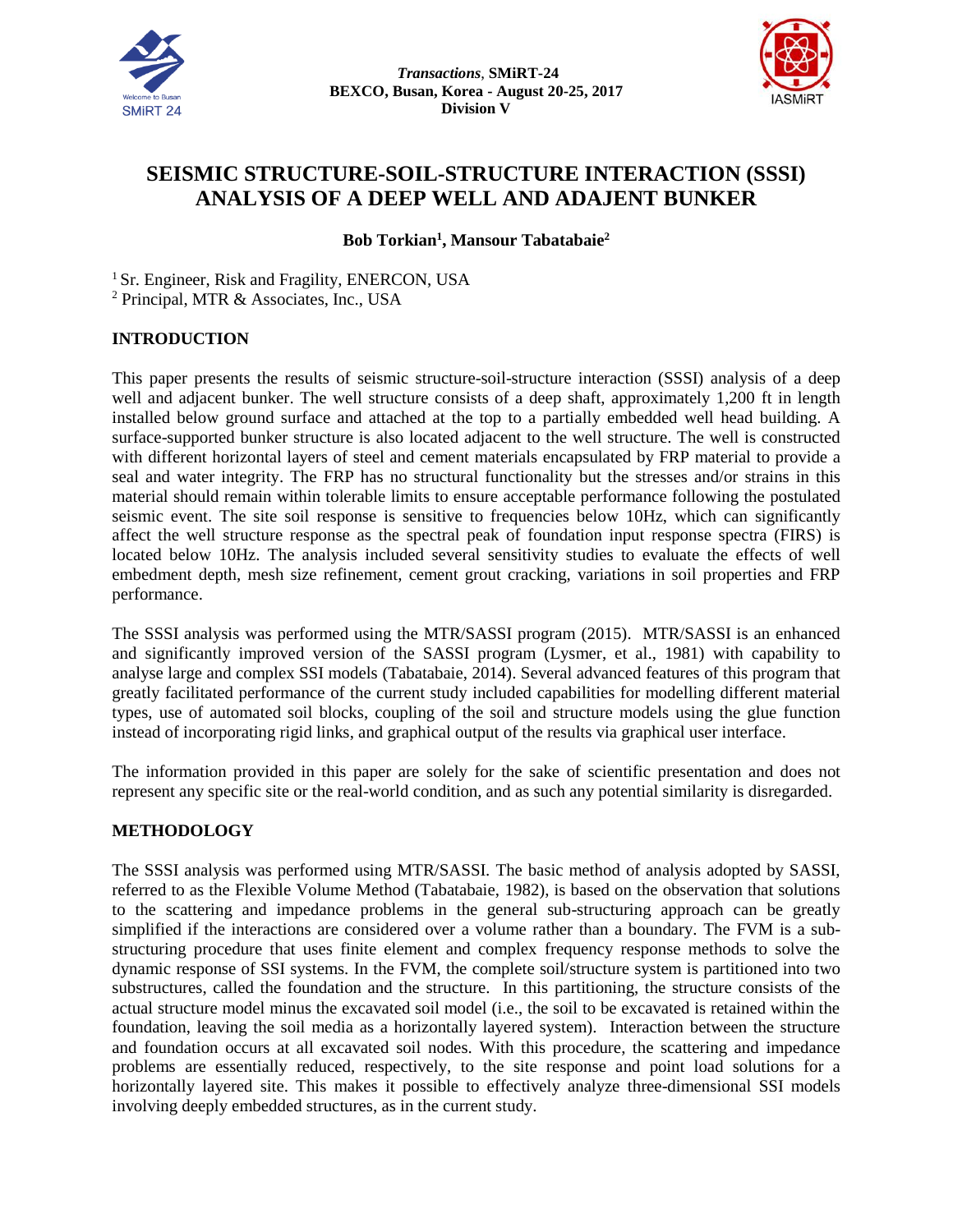#### **DESIGN INPUTS**

#### *Ground Motions and Soil Profiles*

Six sets of strain-compatible soil profiles with associated three-component (two horizontal and one vertical component) ground motion acceleration time histories developed at the free-field ground surface are used as input to the SSSI analysis in the current study. The strain-compatible soil profiles and ground motion time histories were generated as part of the site response analysis assuming vertically propagating compression waves (P-waves) for the vertical motions in the z-direction, and shear waves (SV- and SHwaves) for the horizontal motions in the X- and Y-directions. Because of relatively small footprint of the foundation and low frequency content of the input motions, the effects of incoherent ground motions are not significant, and therefore, were not considered in the current study. Details regarding the performance of site response analysis and generation of time histories are not within the objectives of this paper.

#### *Structural Configuration and Properties*

The well shaft extends approximately 1,200 ft below the ground surface and incorporates a partiallyembedded concrete well head building at the top. The embedment depth of the well head building is about 11 ft. A concrete bunker building supported at the ground surface is located close to the well structure. Figure 1 shows the well shaft materials and relative location of the well head and bunker buildings. The well head and bunker building basemats are modelled with solid elements and the walls with shell elements. The cement grout sections and steel PIT casing in the well are modelled with solid and shell elements, respectively. Table 1 summarizes the material properties for the well and bunker structures. The shell element thickness varies along the height of the well shaft to accommodate various materials.





| Material Type        | Density<br>$(kip/ft^3)$ | <b>Modulus of Elasticity</b><br>(kip/ft <sup>2</sup> ) | Poisson's<br>Ratio |
|----------------------|-------------------------|--------------------------------------------------------|--------------------|
| 4000 psi concrete    | 0.15                    | 519,120                                                | 0.2                |
| <b>Cement Grout</b>  | 0.10                    | 259,560                                                | 0.2                |
| <b>Typical Steel</b> | 0.49                    | 4,176,000                                              | 0.3                |

Table 1: Summary of Structural Material Properties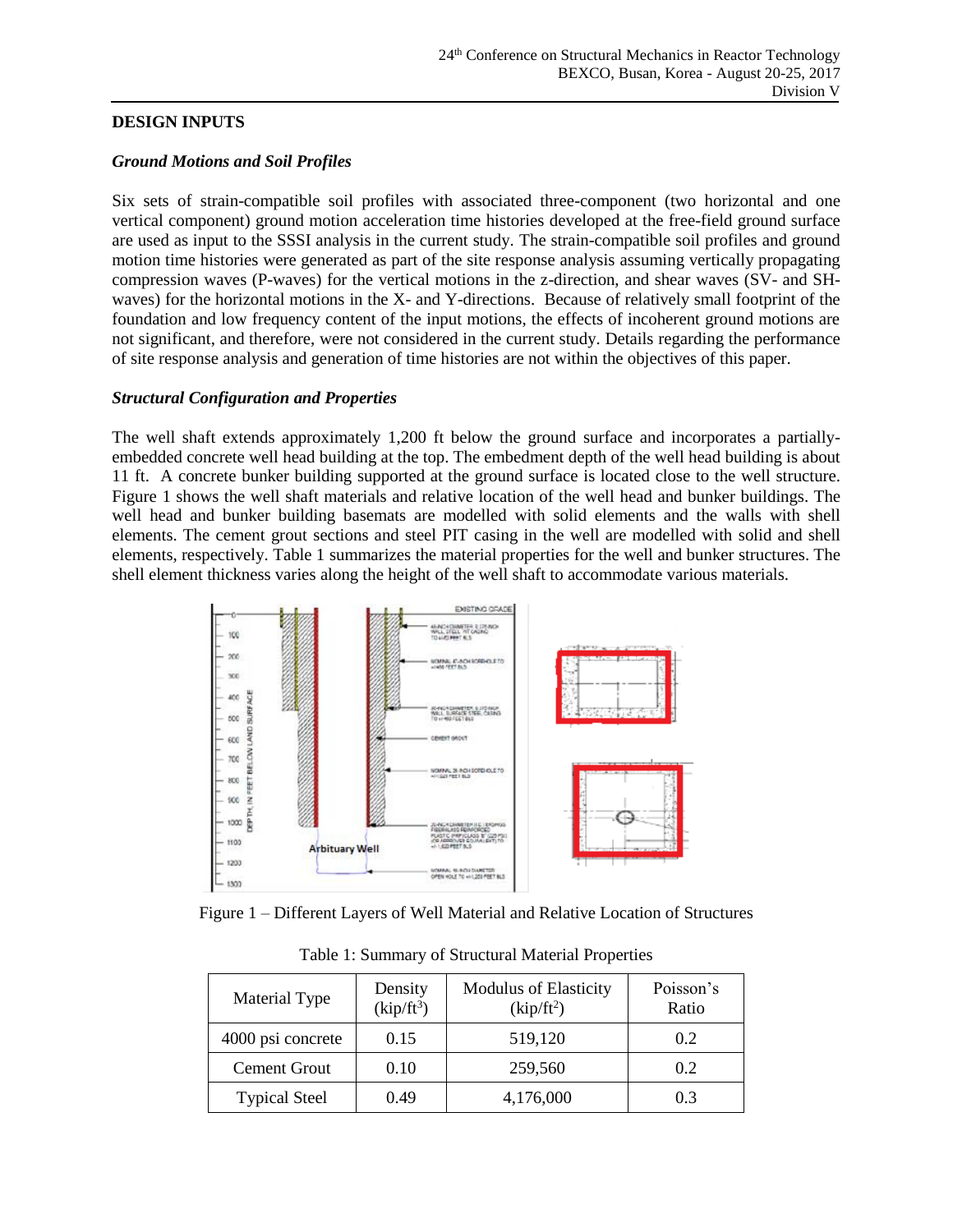#### **SSSI Analysis**

A total of 96 layers are used to model the upper 465 ft of the well shaft below the ground surface. This depth corresponds to the deepest penetration depth of the steel casing of well shaft. Below this depth, the wall of well shaft is retained by only cement grout having relatively weak strength. Due to relatively flexible section of the grout, it is reasonable to assume that the cement grout is not capable of providing significant resistance against the soil movement below the depth of 465 ft. Therefore, the well shaft model is terminated after extending the cement grout section an additional 3 layers below the depth of 468 ft at which point a uniform halfspace condition is assumed. The minimum cut-off frequency of the input motion varies for different soil cases. For the soft soil case, it is about 7Hz, which is considered adequate. The minimum passing frequency for the SSI analysis is 33 Hz.

The MTR/SASSI program has a feature to generate the excavated soil model (soil block) automatically, which was used in the current SSI analysis. The program also provided a user-friendly graphical user interface (GUI) that was used in preparation and verification of the structure and soil models and properties. The shell elements for different layers of the well were modelled at their actual locations and connected to the soil block using the glue function in MTR/SASSI. With this user-friendly function which allowed two FE models with different nodes to be connected, it was not necessary to use rigid links between the soil block and structure at the interaction nodes, which would have otherwise made the model complicated and prone to numerical problems. Each nodal point on the structure has three translational and three rotational degrees-of-freedom.

3-D Solid Elements**:** The Solid elements are used to model the basemats. No Skewed or distorted elements are used, only 8-node rectangular elements. The material properties for the 4000-psi concrete were assigned to the basemat elements.

3-D Shell Elements**:** The Shell elements are used to model the walls and roof slab with 4000 psi concrete properties. The Shell elements are extended one layer into the basemat to provide proper load transfer between the walls and basemat.

3-D Soil3 Elements**:** The soil block is modelled using the Soil3 elements, which are the same as solid elements except that the properties are obtained from material definitions for the corresponding soil layers. No Skewed or distorted Soil3 elements are used, only 8-node rectangular elements. All the nodes at the bottom of the bunker basemat and for the soil block are defined as interaction nodes, as required for the Direct method analysis in SASSI. In addition, a portion of the foundation soils below the bunker are modelled with the Solid elements and included as part of the structure. All the nodes in this extended soil block are also defined as direct interaction nodes. Although not necessary for the SSSI analysis in SASSI, the use of the extended soil block allows the soil stresses below the basemat to be outputted and examined. It is noted that the actual interaction between the structures are provided through soil media via the subgrade dynamic impedance.

The SSSI analysis was performed for 2 sets of strain-compatible lower-bound soil profiles with the corresponding three-component input motions applied at the free-field ground surface. These soil cases are selected out of a total of 6 soil cases (2 Lower Bounds, 2 Best Estimates and 2 Upper Bounds) developed for the site response analyses. The SSSI analyses are performed assuming vertically propagating P- and S-waves with the input motion specified at the free-field ground surface for the vertical and horizontal motions, respectively. This ensures that the variation of ground motion with depth is essentially the same from the one-dimensional site response analysis and those calculated from the SSI model at sufficient distance away from the influence of the structures. In the SSI analysis, the three components of the input motion are applied simultaneously. The co-directional time history responses from three-directional input are then summed algebraically and used to calculate other response quantities such as ISRS, maximum values of accelerations, stresses, etc.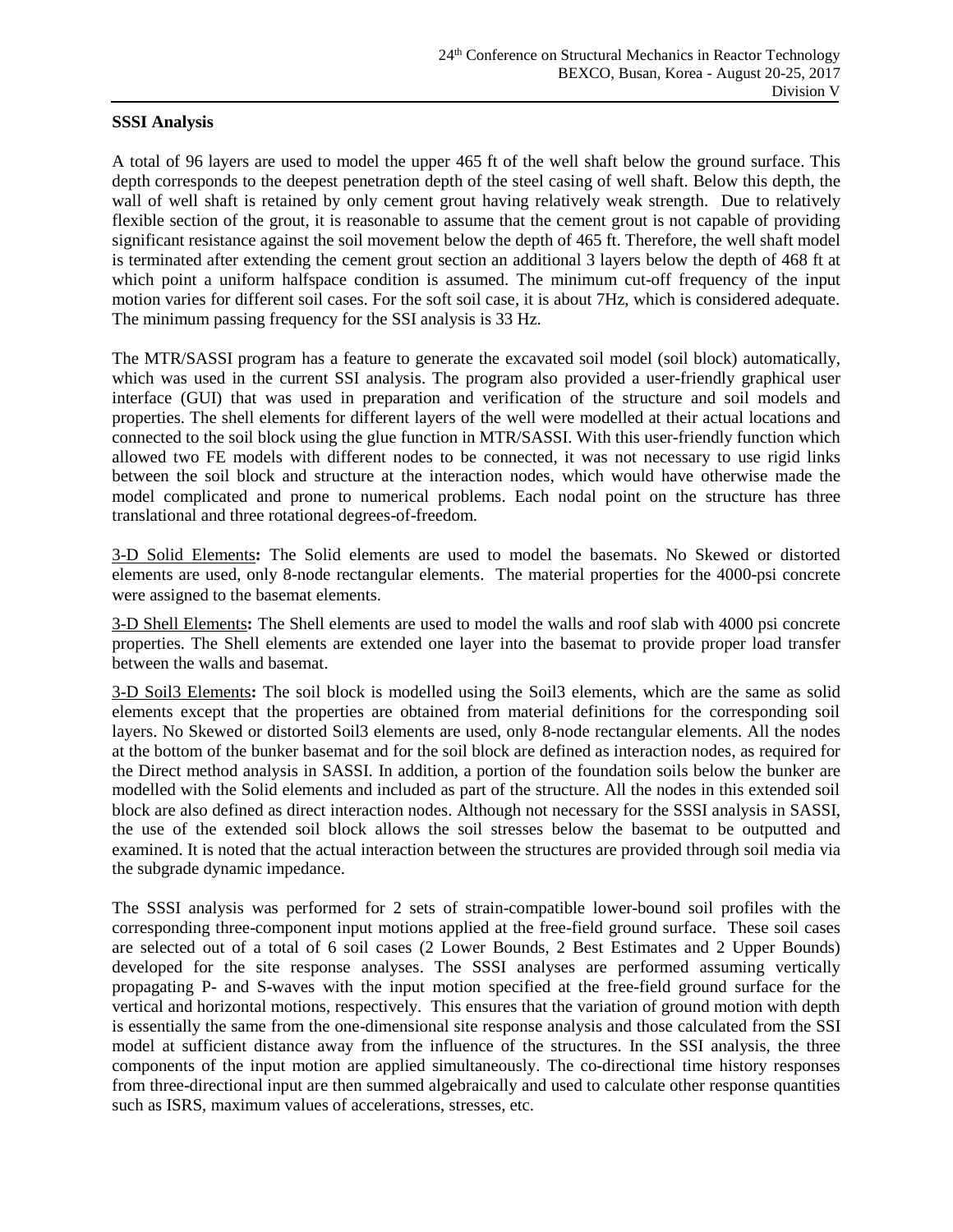

Figure 2: Graphical Representation of Structure and Soil Block Models

# **ACCEPTANCE CRITERIA**

The results of SSSI analysis of the well and bunker structures are validated by carefully examining the behaviour of the structure and soil models using the following criteria:

- Near-zero value of response transfer functions throughout the structure are nearly equal to 1.0.
- Response amplification increases with elevation for the fundamental X- and Y-direction modes for the nodes having the same plan coordinates.
- Reasonable response characteristics such as maximum expected amplification, de-amplification, and corresponding frequency ranges are observed.
- General behaviour of the structure is confirmed by generating and examining the response diagrams from SASSI results.
- Soil column modes obtained from SASSI indicate reasonable agreement with those approximated using the formulae ( $V_p/4h$ ) and ( $V_s/4h$ ) for horizontal and vertical directions. Where  $V_p$ ,  $V_s$  and h are the P-wave velocity, S-wave velocity and layer thickness, respectively.

Furthermore, the expected behaviour of the structure at various locations are carefully observed and compared with the response spectra resulting from the analysis. The expected response behaviour of selected nodes is compared to the transfer functions, input motions, and soil properties. The flexural and shear stress data from shell and solid elements are compared with ASCE 4-98 (1998) and NUREG-0800 criteria, which indicated no cracked sections (i.e. the model is found to remain fully un-cracked).

# **RESPONSE SEPCTRA**

Table 2 lists the location of selected nodes for response output in the well and bunker structures. Figure 3(a) compares the 5%-damped acceleration response spectra computed at the top (Node 952, El. 0 ft) and bottom (Node 147, El. -6ft) of the longer wall of well head building in the X-direction for the lowerbound soil case. As shown in Figure 3(a), there is no significant difference between the response magnitudes calculated at the bottom and top of the well head building due to relatively small footprint and stiff nature of the structure. Figure 3(b) compares the 5%-damped acceleration response spectra computed at different elevations in the well structure in the X-direction for the lower-bound soil case. Again, the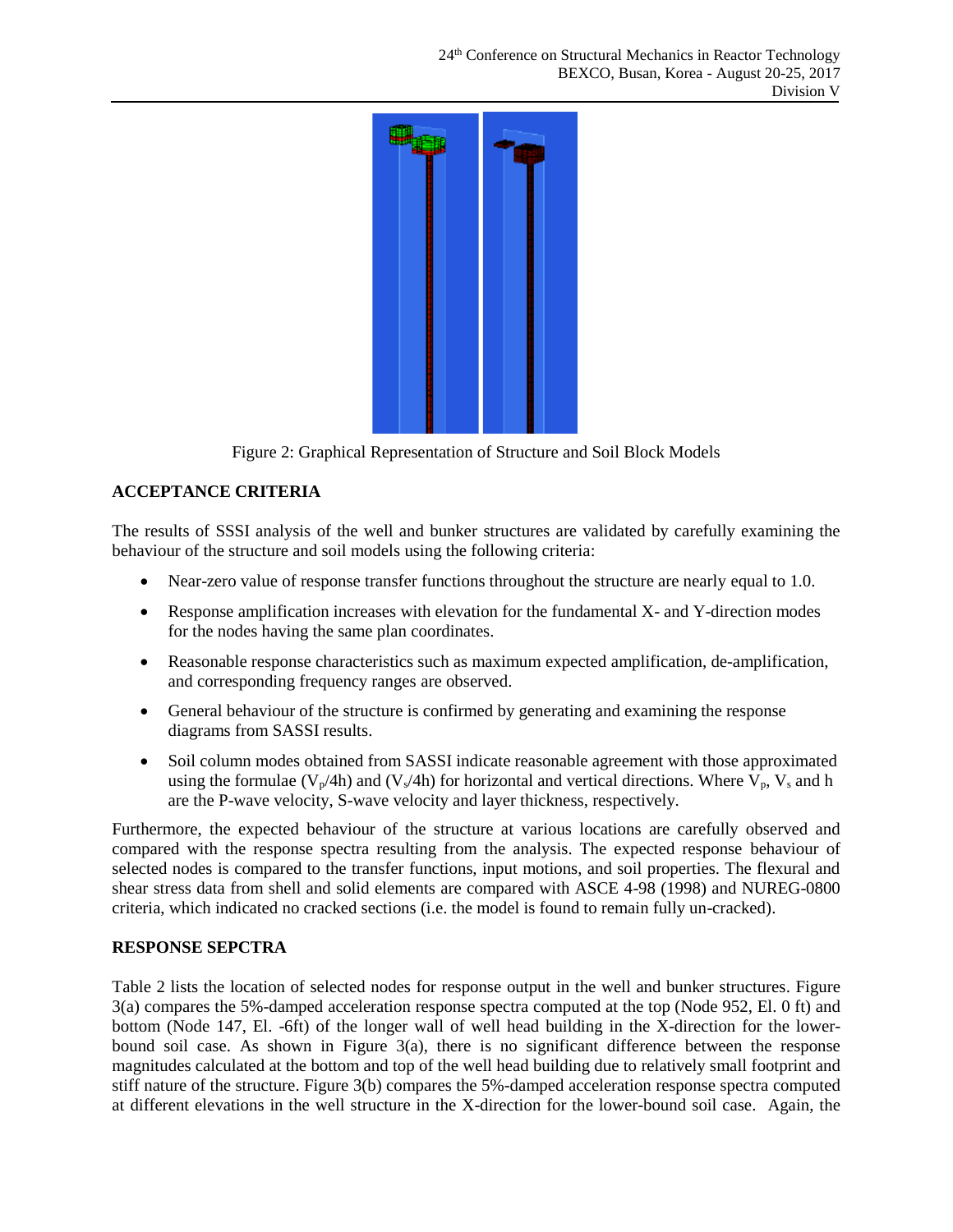results show negligible amplification in the well head building from the foundation basemat (Node 147, El. -6 ft) to top of the building (Node 1060, El. 1.5 ft). The response of well shaft itself is significantly lower than the input surface motion, as evidenced by the results of Node 610 located 68 ft below grade.

The results of SSSI analysis in terms of the 5%-damped acceleration response spectra computed at the top of the bunker in the X-, Y- and Z-directions are compared with the corresponding surface motion spectra in Figure 3(c). As shown in Figure 3(c), there is no significant difference between the two results in the horizontal direction due to the SSI effects. In the vertical direction, however, there is significant reduction in the bunker response as compared to the input motion at the surface in terms of the maximum acceleration and spectral amplitudes above 1.5Hz. The reduction in vertical response of the bunker is attributed to kinematic effects due to relatively large stiffness of the building as compared to the soil in the vertical direction.

| Node No. | Structure     | Description                | Elevation (ft) |
|----------|---------------|----------------------------|----------------|
| 1060     | Well          | Top of Well Head Building  | 1.5            |
| 952      | Well          | On Well Head Building Wall |                |
| 1470     | <b>Bunker</b> | Top of Basemat             |                |
| 147      | Well          | Top of Basemat             | -6             |
| 610      | Well          | Below Grade Along Well     | -68            |

| Table 2: Selected Nodes for Response Output |  |  |  |
|---------------------------------------------|--|--|--|
|---------------------------------------------|--|--|--|



Figure 3: Comparison of 5%-Damped Acceleration Response Spectra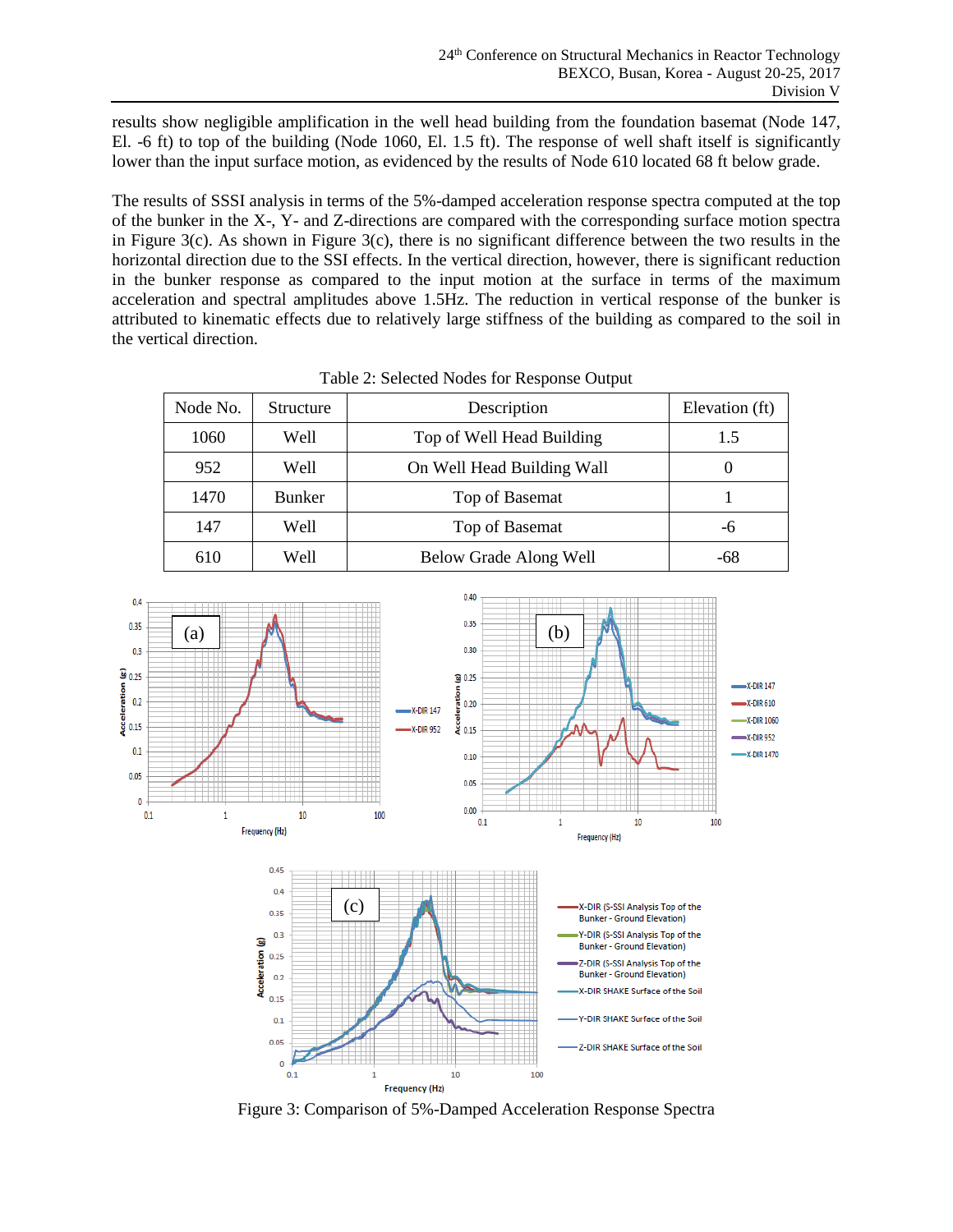The results of the SSSI analysis in terms of the maximum stresses calculated in the basemats and walls of the well and bunker structures were examined. The results show that all stresses are below the limits of cracking indicating that the structures can be treated as fully un-cracked. In addition, the results of the analysis indicate that the well shaft is moving horizontally in-phase with the soil profile with small relative displacements. This is expected as the motion of the shaft is controlled by the relative lateral stiffness between the soil and well. The relative displacement between the well head and Bunker building basemats calculated across the duration of the displacement time history show comparable results indicating no significant out-of-phase motions.

## **SENSITIVITY ANALYSIS**

Several sensitivity studies are performed to evaluate the significance of well embedment depth, mesh size refinement, cement grout cracking, variations in soil properties and FRP performance, as discussed below.

Well Length Effects: For this analysis, the well shaft is cut off at 47.5 ft below the ground surface and the results in terms of the computed 5%-damped acceleration response spectra at top of the well head building are compared with those of the actual model (see Figure 4). The objective is to have assurance that the building response is not sensitive to the cut-off length of the well, and therefore modelling the well up to 463 ft below the ground surface is adequate. As shown in Figure 4, terminating the well at 47.5 ft below the ground surface has small effect on the well head response in the vertical and horizontal directions.



Figure 4: Comparison of 5%-Damped Response Spectra, Well Length Sensitivity Study

Mesh Size Effects: This sensitivity study is performed to evaluate the effect of mesh refinement on the analysis results. For this study, the mesh used for the well model with the shaft terminated at 47.5 ft below ground surface is further refined and the analysis repeated. The new results are then compared with those of the first sensitivity model. Figure 5 shows the model with the refined mesh size together with comparison of the 5%-damped acceleration response spectra computed at the top of well head building from the two models. As shown in Figure 5, there is reasonably good agreement between the results calculated using the denser mesh versus the original mesh model. Figure 6 shows the maximum stress contours for the basemat and cement grout along the well shaft for the two models outputted from the MTR/SASSI GUI. Again, the results show reasonably good agreement.

Based on the above results, it is concluded that the mesh size used in the actual model is acceptable. This confirms the adequacy of the original model mesh size that was selected to control the number of soil layers required to extend the well shaft to a depth of 460 ft below the ground surface.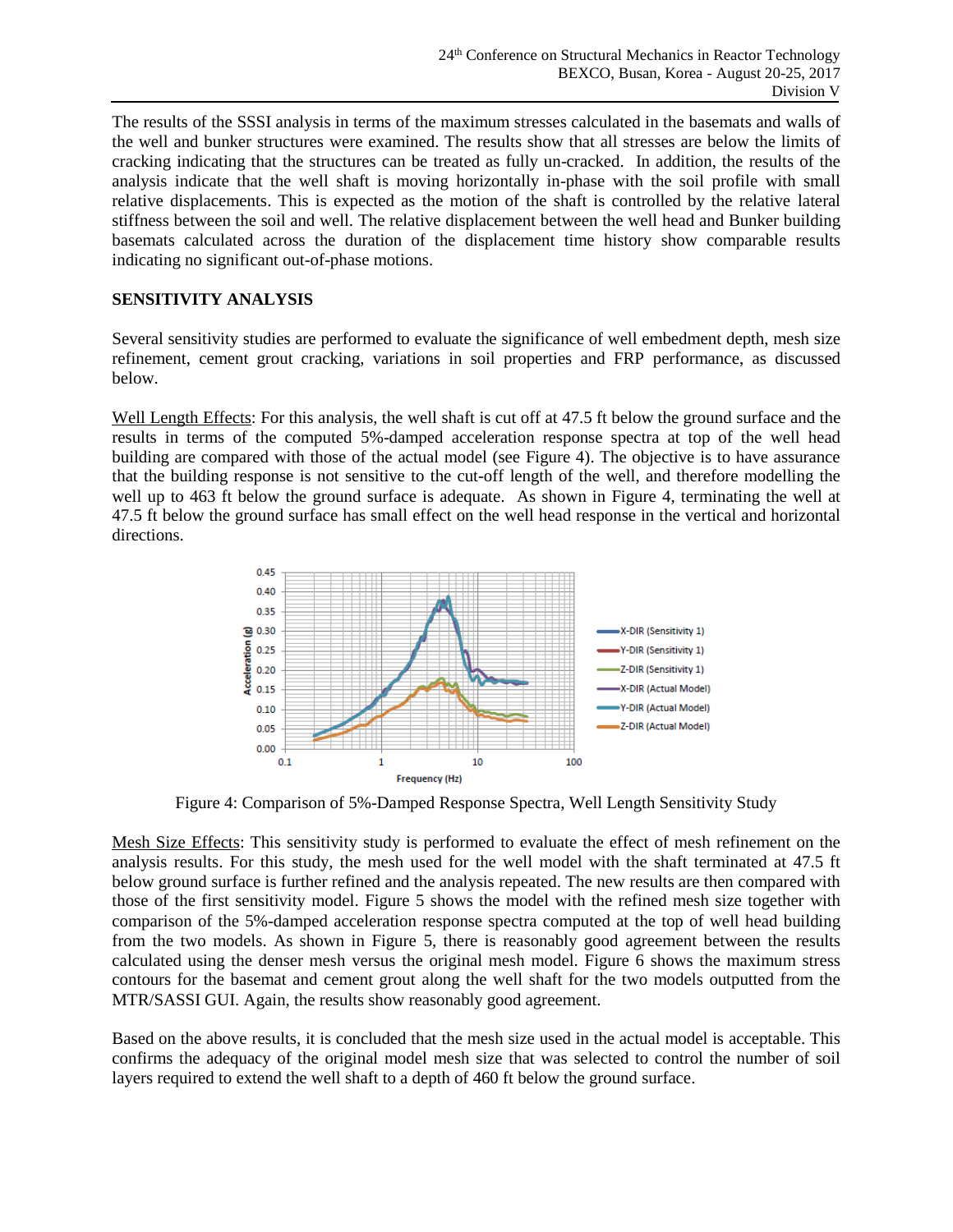24<sup>th</sup> Conference on Structural Mechanics in Reactor Technology BEXCO, Busan, Korea - August 20-25, 2017 Division V



Figure 5: Effect of Mesh Size on Well Head In-Structure Response Spectra



Figure 6: Effect of Mesh Size on Well In-Structure Maximum Stress Contours

Cement Grout Cracking Effects: As discussed above, the model is shown to remain un-cracked. The cement grout is the weakest structural material along the Well shaft. This sensitivity study is performed to evaluate the effects of cement grout cracking. For this analysis, the flexural stiffness of the cement grout sections was reduced by 50% to simulate the cracked sections. The analysis was repeated and the results were then compared with those of un-cracked model. Based on the computed stresses, it is observed that treating the model as fully un-cracked is reasonable. The results show that the stress contours remain essentially the same and the dynamic behaviour of the structure is not affected by the reduced cement grout stiffness.

Soil Profile Variation Effects: This sensitivity study is performed to examine the effect of different soil cases on the analysis results. It is observed that the lower bound soil case is the bounding case with the results enveloping those of the best estimate and upper bound soils.